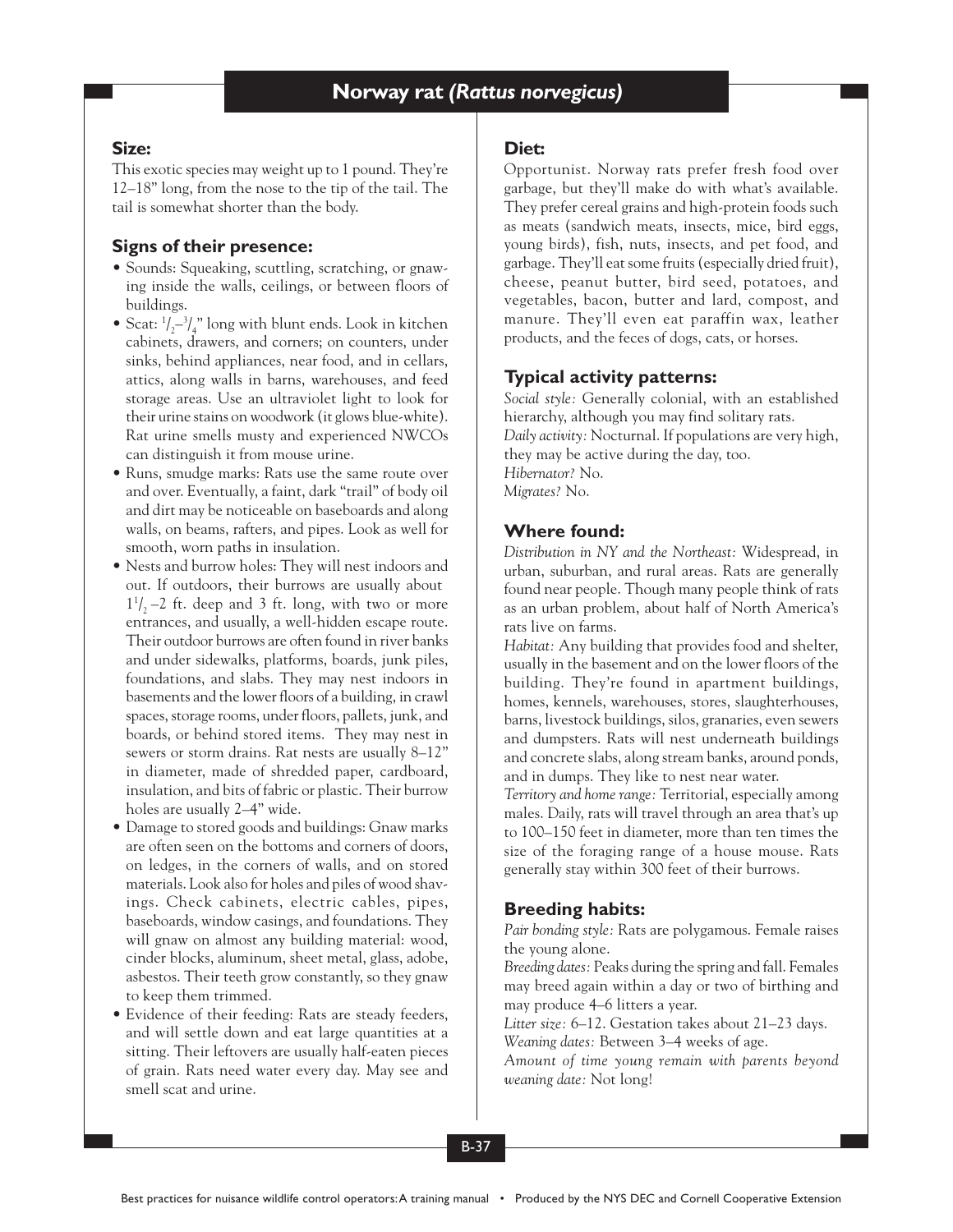*Estimating rat populations:*

- There are probably about 10 rats in the area for each one spotted at night. Medium population: see one or two rats at night, but none seen during the day; or find old scat, or old gnaw marks. High population: see three or more rats at night, or see rats during the day; find fresh scat; gnaw marks and tracks are abundant.
- Another way to estimate populations: Put out food, then record how much is eaten by the rats to estimate the minimum number of rats in the area. Use finely ground grain, not whole grain or pellets, which the rats can carry off. Remember, rats are cautious, so give them some time to get used to this food source before you begin your data collection. When you're ready to collect data, weigh the food (in ounces) then place it where you believe the rats are active. The next day, weigh whatever's left. That tells you how much food they ate. Multiply that number by two, because one ounce of food/day typically supports two rats, and you'll have an estimate of how many rats are in the area. Of course, rats have other food sources, so this isn't exact.

Example:

- a. Day one, place 40 oz. of grain near a rat hole
- b. Day two, measure what's left over: 12 ounces
- c. Subtract the amount left over from the total bait:  $40 - 12 = 28$  ounces eaten
- d. Multiply the amount of grain eaten by 2 (each ounce supports 2 rats):  $28 \times 2 = 56$  rats

## **Common nuisance situations:**

*Time of year:* Any time of year.

*What are they doing?*

- Rats can cause extensive damage to buildings and household goods as they seek food and nest sites. They'll gnaw on or foul siding (even aluminum), woodwork, sheet metal, sheetrock, insulation, plastic food containers (including garbage cans), papers, packaged goods, clothing, mattresses, furniture, even lead or copper pipes.
- Their nest materials might block a vent, causing a fire hazard.
- They also chew on wires, which in addition to creating a fire hazard, could also short-circuit electrical systems, causing alarm systems and refrigerators to fail.
- Their burrowing may cause roads and railroad beds to settle, or damage the banks of irrigation canals and levees. It may also undermine foundations and slabs.
- Rats bite and terrify some people. They transmit several diseases to people.
- Rats may damage crops in the field, in silos, granaries, and warehouses. They contaminate stored foods, especially grains, in commercial settings such as restaurants and warehouses and homes. Rats ruin a good chunk of the world's food supply.
- They'll raid bird feeders and pet dishes.
- Their noise and smell may drive you and your pets to distraction.
- They foul items in museums and libraries.
- Disease risks: The diseases that rats are more likely to transmit to people or livestock include murine typhus, leptospirosis, trichinosis, salmonellosis (food poisoning), and ratbite fever. Bubonic plague is more closely associated with roof rats *(Rattus rattus)*, which are not currently residents of New York, than it is with Norway rats. Rats are often infested with lice, fleas, and mites that transmit other diseases.

### **Legal status in New York:**

Unprotected.

## **Best practices**

It's critical to consider how well rats climb, jump, and swim when planning your control strategy. If you had the physical abilities of a rat, you might be an Olympic athlete. Here's what a Norway rat can do:

- Climb up: Brick buildings (or any building with a rough exterior), wires, conduit, pipes (inside and outside!), vines, shrubs, trees. Rats can climb inside a pipe that's  $1^{\prime}/_{2}$ –4" in diameter, or along the outside of any pipe that's within 3" of a wall or other support. Otherwise, rats can climb up an exterior pipe that's up to 3" in diameter (and if the surface is rough, they can climb up an even larger pipe).
- Run along: Telephone wires, power lines, pipes, conduit, and tree branches.
- An adult rat can squeeze through a hole that's about  $^{3}/_{4}$ " wide. A young rat can squeeze through a  $^{1}/_{2}$ " hole.
- Jump vertically about 3 feet and horizontally 4–8 feet, depending on whether they start on a flat or elevated surface. If people could match that, they'd be jumping about 18 feet up or 24–48 feet out, without poles or a running start.
- Stretch up about a foot on a smooth wall.
- Swim up to a half-mile in open water, underwater for about a half-minute; against strong currents; and up through toilet traps (water seals). Rats can tread water for up to 3 days.
- Burrow 4 feet into the soil.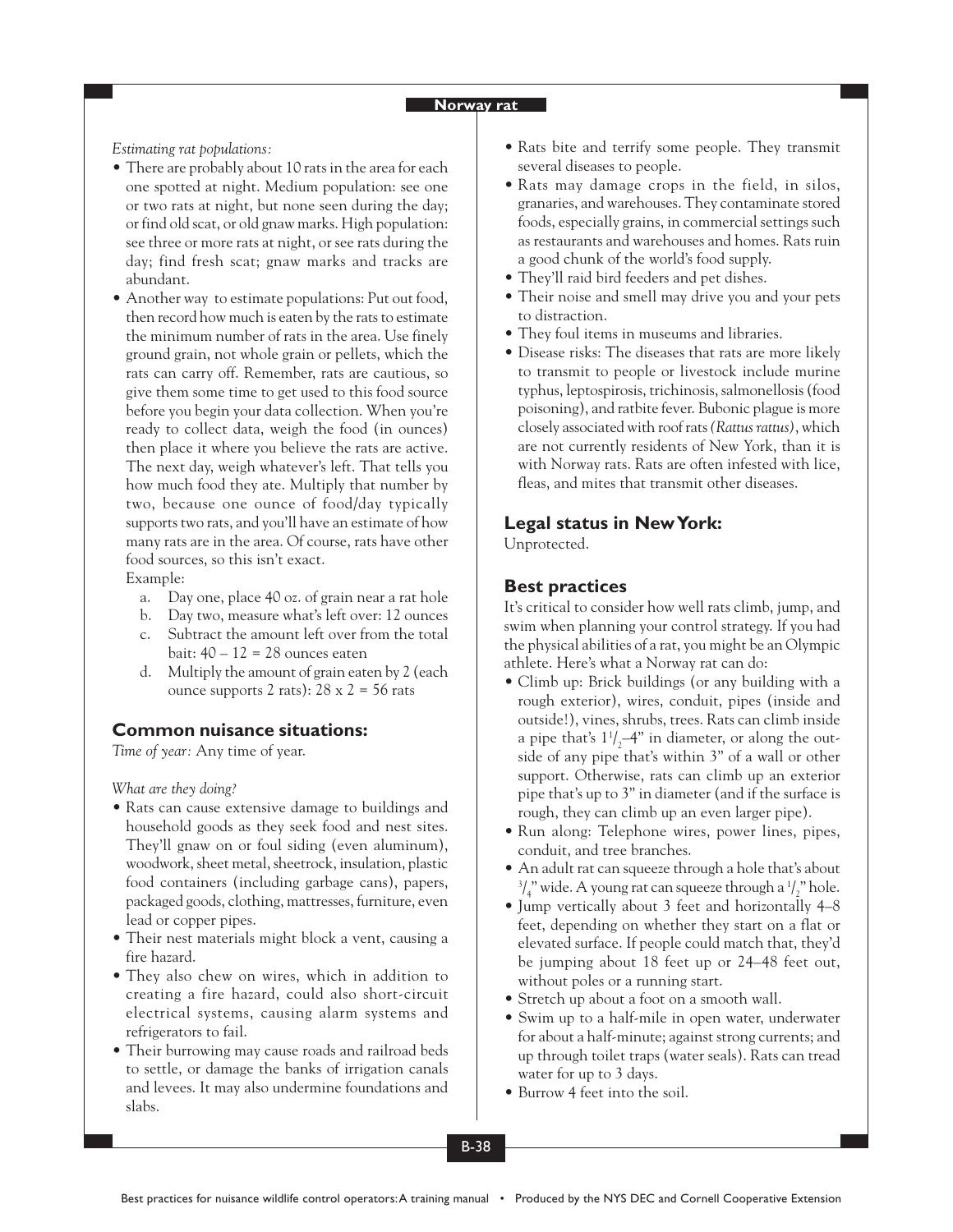- Fall from a height of 50 ft. without serious injury.
- Gnaw through lead and aluminum sheets, cinder block, plastic, and other materials.

The best way to deal with a rat infestation is to clean up, get rid of the rats, and keep them from finding a way back in. Keep three words in mind: sanitation; eviction; and exile.

*Remove artificial food sources (garbage, compost, bird seed, pet food):*

- Garbage is usually the main food source for rats in urban areas. Ideally, garbage would be removed daily, before dusk. This often isn't possible, so make sure that garbage is kept in secure containers.
- Clean garbage cans, dumpsters, and chutes regularly, at least once a week.
- Screen the drainage holes in dumpsters with  $\frac{1}{2}$ hardware cloth.
- Steel garbage cans are a better choice than plastic, which the rats may chew through.
- If rats, raccoons, or dogs tip over the garbage cans, either use a spring-loaded fastener or bungee cord to keep the lids on, or put the garbage cans on a platform that's 18" above the ground and 3 feet away from buildings.
- At a dump, cover the garbage with soil every day.
- Store food, birdseed, pet food, garbage, compost, and recyclables in metal, glass, ceramic, or heavy-duty plastic containers with tight-fitting lids.
- Near buildings, rake up and dispose of fruits and nuts that fall from trees. It's not a bad idea to wrap these trees with sheet metal, so the rats can't climb up and feed in them. Prune low-hanging branches, too.
- Put unfinished pet food in the refrigerator.
- Store large bags of flour, grain, pet food, or livestock feed on open-wire shelves. Bottom shelf should be at least 18" off the ground.
- Especially in kitchens and food storage areas, elevate equipment (mixers, stoves, refrigerators) so you can clean underneath it easily. If you can't elevate it, then close it off so the rats can't get underneath the equipment.
- Elevate compost heaps or enclose with  $\frac{1}{2}$ " hardware cloth or welded wire mesh.
- Keep livestock feeding areas and feed storage areas as secure as possible.
- Remove dog, cat, and horse feces daily; rats will eat them.
- Keep the area around and underneath bird feeders clean, especially of spilled seed. Use baffles to keep rats (and squirrels) out of feeders.

*Remove their nesting sites:*

- Keep stored items off the floor and away from walls. In a warehouse, paint a 12" white band on the floor all the way around the room to make inspections easier, and to remind people to keep items away from the walls.
- Reduce clutter and remove cardboard boxes.
- Move firewood, junk piles, and garbage cans away from the house.
- Maintain a foot-wide gravel border around the foundation that's free of vegetation (best), or keep the foundation plantings well trimmed. Don't stack anything (such as firewood) against the foundation.
- They find shelter in dense ground covers such as Algerian ivy. Either keep it well-trimmed or replace it with English ivy, which they don't like as well.
- Break up large expanses of dense ground cover with exposed pathways. Rats don't like to cross areas where they can easily be seen.

*Prevent entry into building:*

- Close the door! (Use screen doors.) Install mechanical door-closers in warehouses or other areas where people forget to close doors.
- Add metal kickplates (26-gauge sheet metal) to the bottoms of doors, especially those leading to warehouses and food storage areas.
- Repair every crack and hole that's more than  $\frac{1}{2}$ " wide. Seal openings beneath and behind sinks, stoves, and dishwashers with latex caulk. Fix cracks in foundations and floors with concrete or masonry grout. Remember to check around pipes, sewer outlets, cables, stairs (inside and out), roof joints, and the areas where chimneys and fireplaces come through the floor from the cellar or crawl space. Use strong materials to repair holes, such as  $\frac{1}{2}$ " hardware cloth, welded wire mesh, sheet metal plates, concrete mortar, or coarse steel wool with expanding foam (Stuf-Fit™) sprayed over it.
- Plug gaps around water, gas, and heating pipes, heat registers, air ducts, electrical chases, and false ceilings with latex caulk.
- For large holes around pipes, use galvanized metal pipe chase covers, sheet metal plates, mortar, plaster of paris, or cement.
- Wrap pipes that run along exterior walls with sheet metal guards that fit closely to the wall, sticking out 12" from the pipe.
- Check vents (sewer, stove, clothes dryers, roof, ridgeline, soffit, furnace, and air-conditioning ducts, attic fans). If it's damaged or dicey, replace the vent with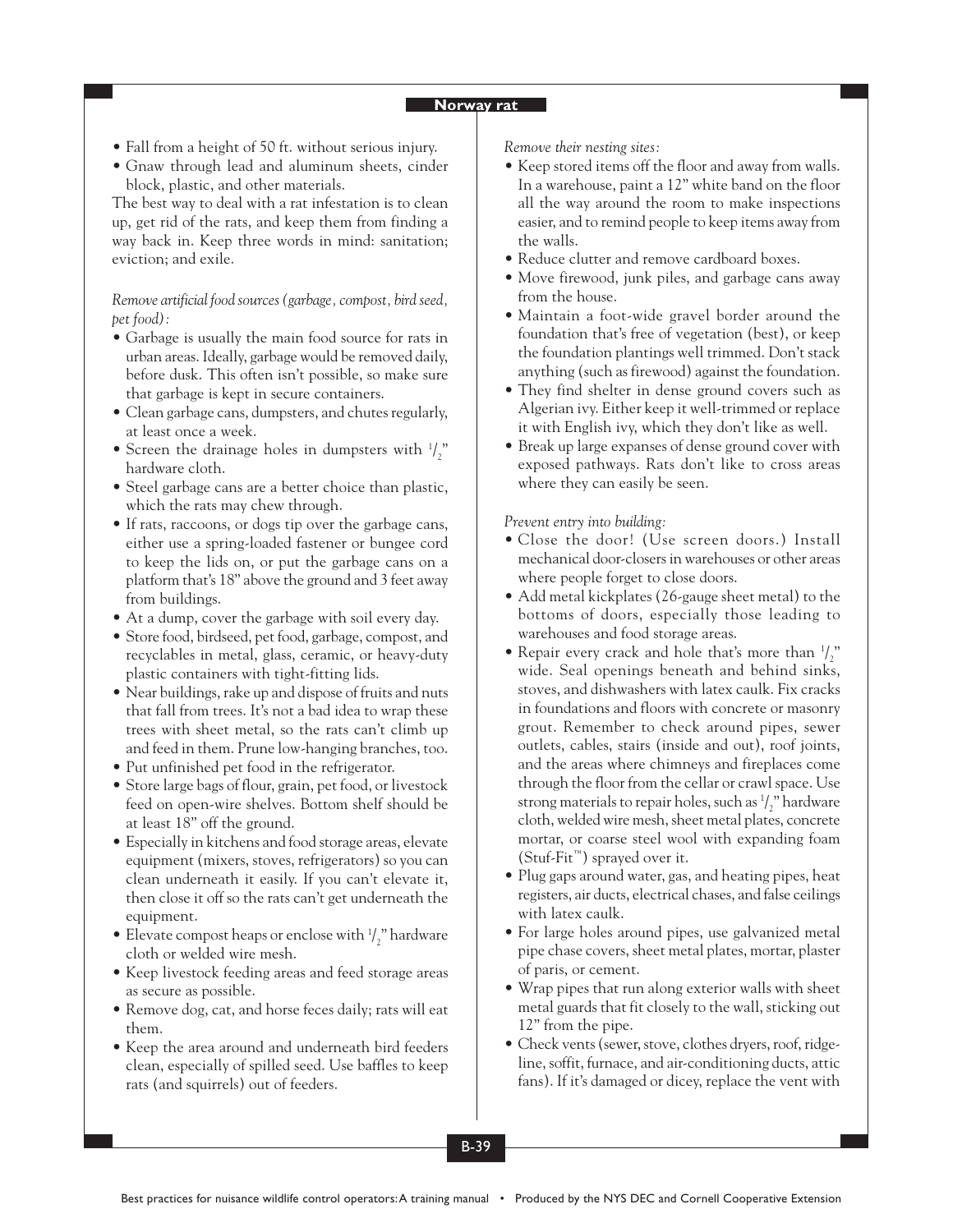an animal-proof design, or screen it with  $\frac{1}{2}$ hardware cloth or welded wire. End caps on ridge vents may loosen, providing access to the attic. Soffit vents are best protected with metal louvers.

- Add guards to power lines to keep rats from traveling along them (consult with your power company first).
- Paint a foot-wide band around the perimeter of block or concrete buildings at a height of three feet. Use hard, glossy (slippery!) paint. This technique may also be used to make it harder for rats to climb up vertical pipes.
- Monitor structures routinely for structural cracks and openings. Places that might be overlooked, and yet are attractive to rats, include elevator shafts, laundry chutes, the compressors of refrigerators or freezers, and the insulated walls of large coolers.
- Trim branches at least 3 feet back from buildings.
- Rats can live in sewers, and may enter buildings through toilets or water pipes. A toilet can be ratproofed by adding a one-way flap valve called a "rat guard" or by feeding the pipe from the toilet bowl into a wider pipe. Screen drains in basements and shower rooms with  $\frac{1}{2}$ " hardware cloth or welded wire.
- Repair broken sewer pipes.
- Add "rat wall" barriers underneath floors, around foundations and footings, or as linings for walls and ceilings. Use 1 / 2 " hardware cloth or welded wire. Bury it 6–12" deep, then bend the bottom edge outward into a "L" shape that sticks out one foot to prevent the rats from burrowing underneath it. Or install a concrete curtain wall.
- In double-wall construction, add a barrier between the exterior and interior wall. Nail galvanized sheet metal between the studs, joists, floor, and sill.

*Rat-proofing tips for new construction:*

- Fit pieces together carefully so all joints are tight. These are vulnerable areas that may warrant protection with sheet metal.
- Use concrete when building new grain storage facilities. If you need to build with wood, line the floors, walls, and ceiling with welded wire  $\binom{1}{4}$ " mesh) or hardware cloth (19 gauge).
- Ground floors should be  $1^1/2$  ft. above grade, or made of concrete, stone and mortar, or brick and mortar.
- Footings should be buried to a depth of 2 ft., and be protected by "rat walls" and "termite shields," a metal cone that's attached upside-down to footings and building piers.
- Build "rat wall" barriers underneath floors, around foundations and footings, or as linings for walls and ceilings (see previous description).
- Install metal kick plates on the outside of doors, and protect door casings with sheet metal. Fasten metal thresholds to floors.
- Steel pipes embedded in concrete create a strong metal door threshold that allows the door to swing freely. This is a good option wherever heavy equipment or livestock travel through the doorway.
- Corrugated metal siding can provide many entry holes. You can butt the siding against a solid material, such as concrete or metal flashing, to seal these holes. (This may cause the metal to rust faster).
- In double-wall construction, add a barrier between the exterior and interior wall. Fireproof stops of concrete or brick are best.

### **Trapping strategies:**

- The Norway rat is an exotic species, so please do not release any into the wild (chapter two explains why).
- Rats avoid new objects. Place baited, unset traps for up to a week, until the rats are used to the sight of the traps.
- To increase your success, trap intensively for several days. More is better. A good rule-of-thumb is to place one trap for every rat. In homes with moderate to heavy infestations, use 12–24 traps. In barns or large buildings, 50–100 traps may be in order.
- Place the traps in their runways, in dark corners, along rafters, near food sources, nests, or holes whereever the rats are most active (look for droppings and gnaw marks). You may be able to lift some ceiling tiles to place traps in a dropped ceiling.
- Set traps at night, when rats are most active, and check them in the morning.

#### *Live traps:*

- Use a squirrel-sized cage trap (6x6x24") for adults. You may be able to capture younger rats in a chipmunk-sized cage trap (16x6x6").
- Set live traps parallel to the wall.

#### *Lethal traps:*

• The familiar mouse trap is called a "snap-back trap." There are larger models for rats. Don't try to use the mouse-sized traps because they're too small. Look for some of the newer designs, such as traps that have bait covers, which are triggered when that lid is lifted; traps with expanded "triggers" or a clothes-